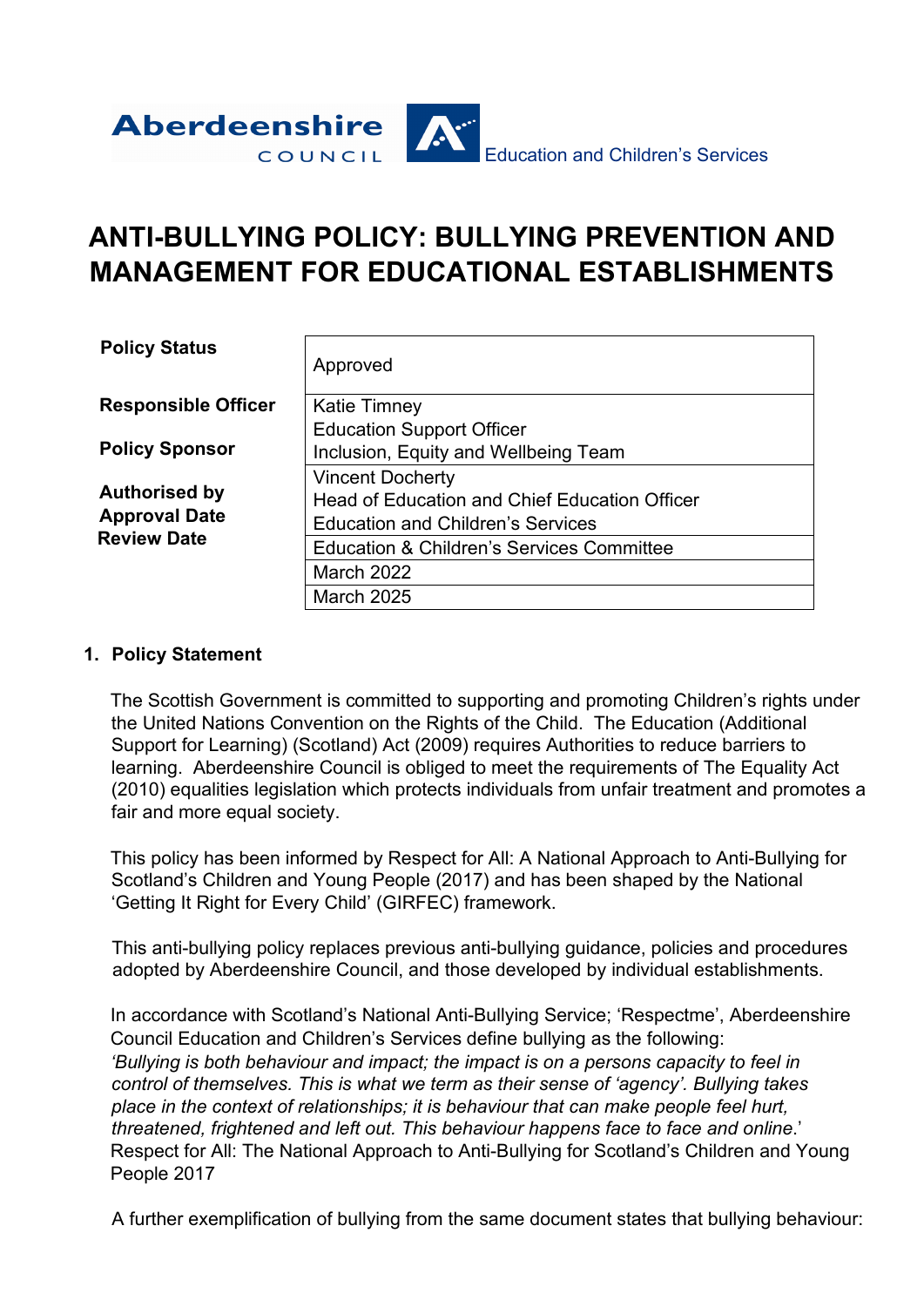*'can harm people physically or emotionally and, although the actual behaviour may not be repeated, the threat may be sustained over time, typically by actions, looks, messages, confrontations, physical interventions, or the fear of these.'*

Respect for All: The National Approach to Anti-Bullying for Scotland's Children and Young People 2017.

Bullying is considered to be a breach of the UN Convention on the Rights of the Child.

Aberdeenshire Council shares the view that:

*'Bullying of any kind is unacceptable and must be addressed quickly. Bullying should never be seen as a typical part of growing up.'*

Respect for All: The National Approach to Anti-Bullying for Scotland's Children and Young People 2017

## **2. Scope**

This policy was originally shaped and influenced by the Youth Commission in collaboration with an Advisory Panel. Research conducted identified existing good practice and informative data which was fundamental to the development of this policy. The links to relevant guidance documents can be found in Section 4 which will assist staff in preventing and managing bullying behaviour within educational establishments

The scope of this policy extends to all establishments and to all practitioners working within Education. This policy applies to all instances of bullying behaviour within establishments, between learners. This policy applies to all instances of bullying behaviour which impact on a child or young person's attendance or engagement to their learning or the learning environment.

This policy includes, but is not limited to, bullying and harassment on the grounds of Disability, Race, Sexual Orientation, Gender, Gender Reassignment and Religion**,**  pregnancy and maternity, marriage and civil partnership and age. It is also recognised that bullying can be prejudiced based. This is where bullying behaviour is motivated by prejudice based on an individual's actual or perceived identity; it can be based on characteristics unique to a child or young person's identity or circumstance.

#### **3. Principles**

This policy aims to provide guidance for Education staff, partners and stakeholders in preventing and responding to incidents of bullying behaviour.

All children and young people have the right to learn in an environment that is free from bullying. In working to provide this, they should be enabled to fully develop the skills and confidence needed for life, work and for learning.

Schools must establish and publish an anti-bullying policy. This anti-bullying policy must reflect six key areas in providing an appropriate and robust approach to the prevention and management of bullying. These are: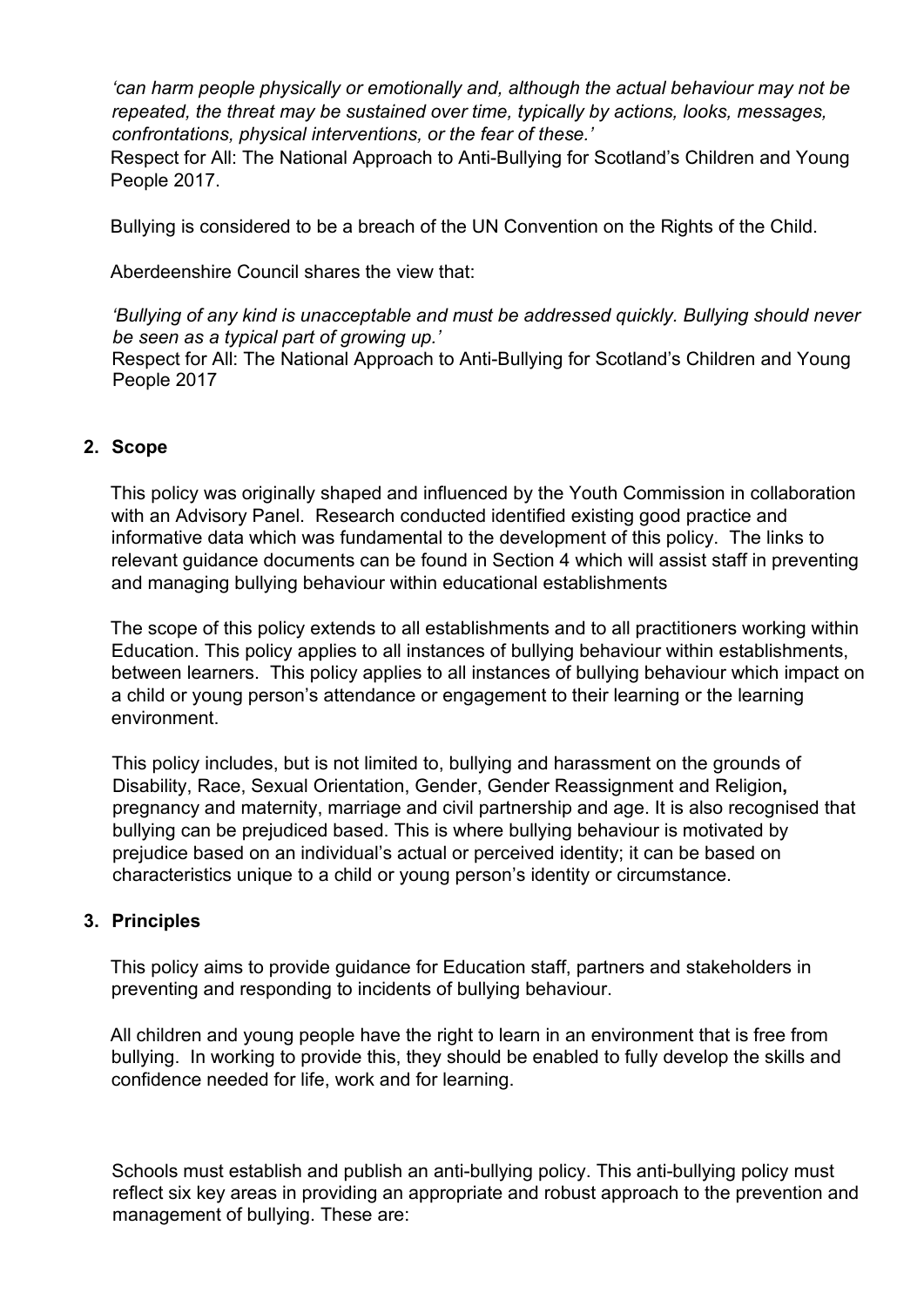- Stance Bullying in any form is unacceptable
- Definition -Bullying can be verbal, physical, emotional and cyber. It can be persistent or one off
- Prevention Work to educate and raise awareness
- Communication Communicating efforts to prevent and respond to incidents
- Response adopt the '6 step approach'
- Reporting and Monitoring The Bullying & Equalities (B&E) module within SEEMIS Click+Go should be used to record incidents of bullying in schools:

# **4. Related Links**

- 1. This should be read in conjunction with the [Aberdeenshire Anti-bullying Guidance:](https://asn-aberdeenshire.org/wp-content/uploads/2022/06/Aberdeenshire-Anti-Bullying-Guidance-Bullying-Prevention-and-Management-for-Educational-Establishments-March-2022.pdf)  [Bullying Prevention and Management in](https://asn-aberdeenshire.org/wp-content/uploads/2022/06/Aberdeenshire-Anti-Bullying-Guidance-Bullying-Prevention-and-Management-for-Educational-Establishments-March-2022.pdf) Educational Establishments 2022
- 2. [Respect for All: national approach to anti-bullying -](https://www.gov.scot/publications/respect-national-approach-anti-bullying-scotlands-children-young-people/) gov.scot (www.gov.scot)
- 3. Included Engaged Involved Part 2: [Included, engaged and involved part 2: preventing and managing school exclusions](https://www.gov.scot/publications/included-engaged-involved-part-2-positive-approach-preventing-managing-school/)  [gov.scot \(www.gov.scot\)](https://www.gov.scot/publications/included-engaged-involved-part-2-positive-approach-preventing-managing-school/)
- 4. Bullying & Equalities: [Recording and Monitoring Bullying Incidents in Schools](https://aberdeenshire.sharepoint.com/:w:/r/sites/Arcadia/services/_layouts/15/Doc.aspx?sourcedoc=%7BF97A237B-0A6E-491E-BE49-C7E43E8EDF25%7D&file=Bullying%20%26%20Equalities%20Recording%20Guidance_v1.1.docx&action=default&mobileredirect=true&DefaultItemOpen=1) (RAMBIS)- [Aberdeenshire Bullying and Equalities Reporting Guidance](https://aberdeenshire.sharepoint.com/:w:/r/sites/Arcadia/services/_layouts/15/Doc.aspx?sourcedoc=%7BF97A237B-0A6E-491E-BE49-C7E43E8EDF25%7D&file=Bullying%20%26%20Equalities%20Recording%20Guidance_v1.1.docx&action=default&mobileredirect=true&DefaultItemOpen=1)
- 5. [Supporting Transgender Young People in Scottish Schools: Guidance for Scottish](https://www.gov.scot/publications/supporting-transgender-young-people-schools-guidance-scottish-schools/)  **[Schools](https://www.gov.scot/publications/supporting-transgender-young-people-schools-guidance-scottish-schools/)**
- 6. Anti-bullying training opportunities can be viewed at: [respectme Training Workshopsrespectme](https://respectme.org.uk/training/training-workshops/)

## **5. Index of Documents**